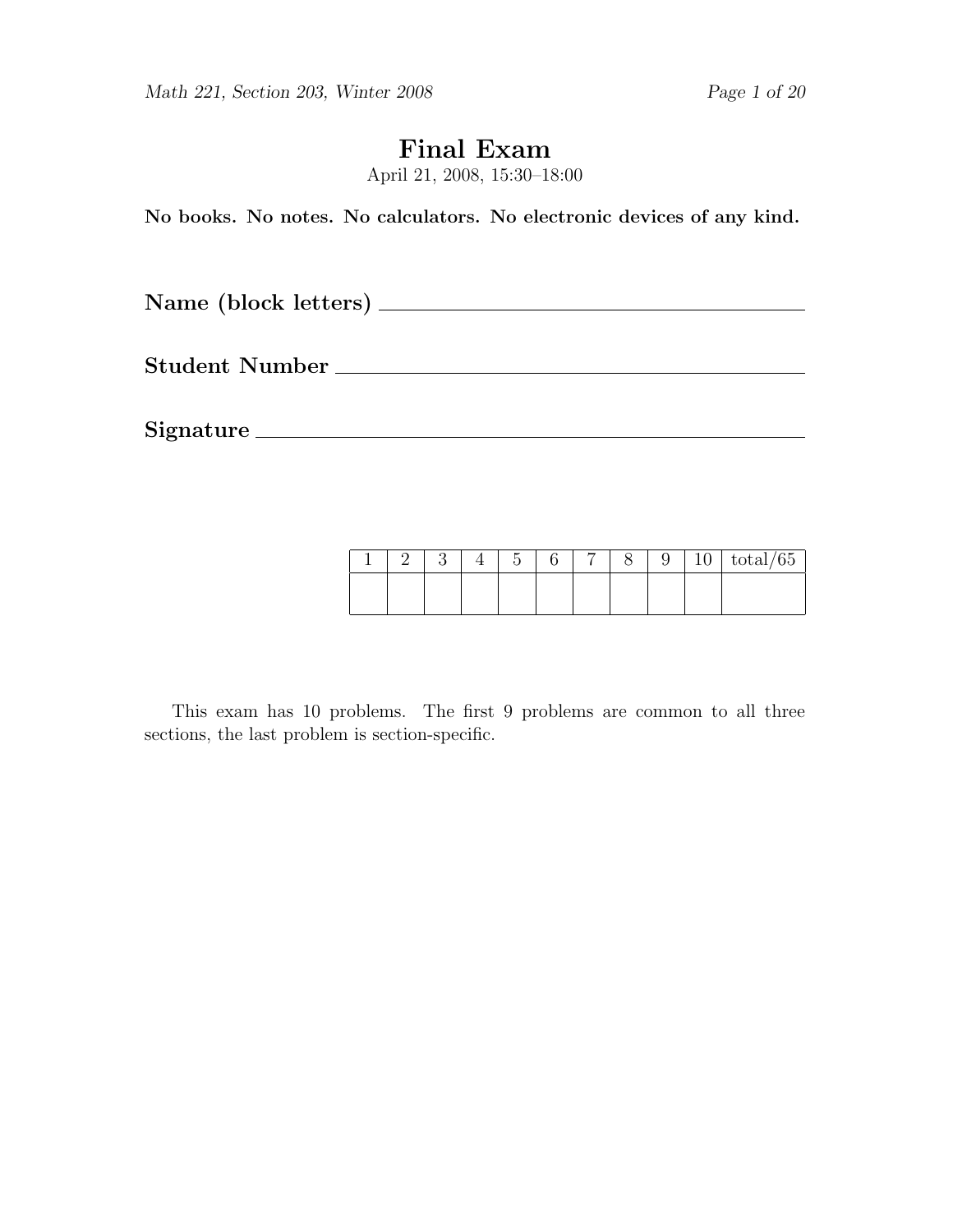### Problem 1. (5 points)

Solve the following linear system. Your answer will depend on  $k$ .

$$
x_1 + x_2 - 2x_3 + x_4 = 1
$$
  

$$
2x_1 + 2x_2 - 3x_3 + x_4 = 2
$$
  

$$
3x_1 + 3x_2 - 4x_3 + x_4 = k
$$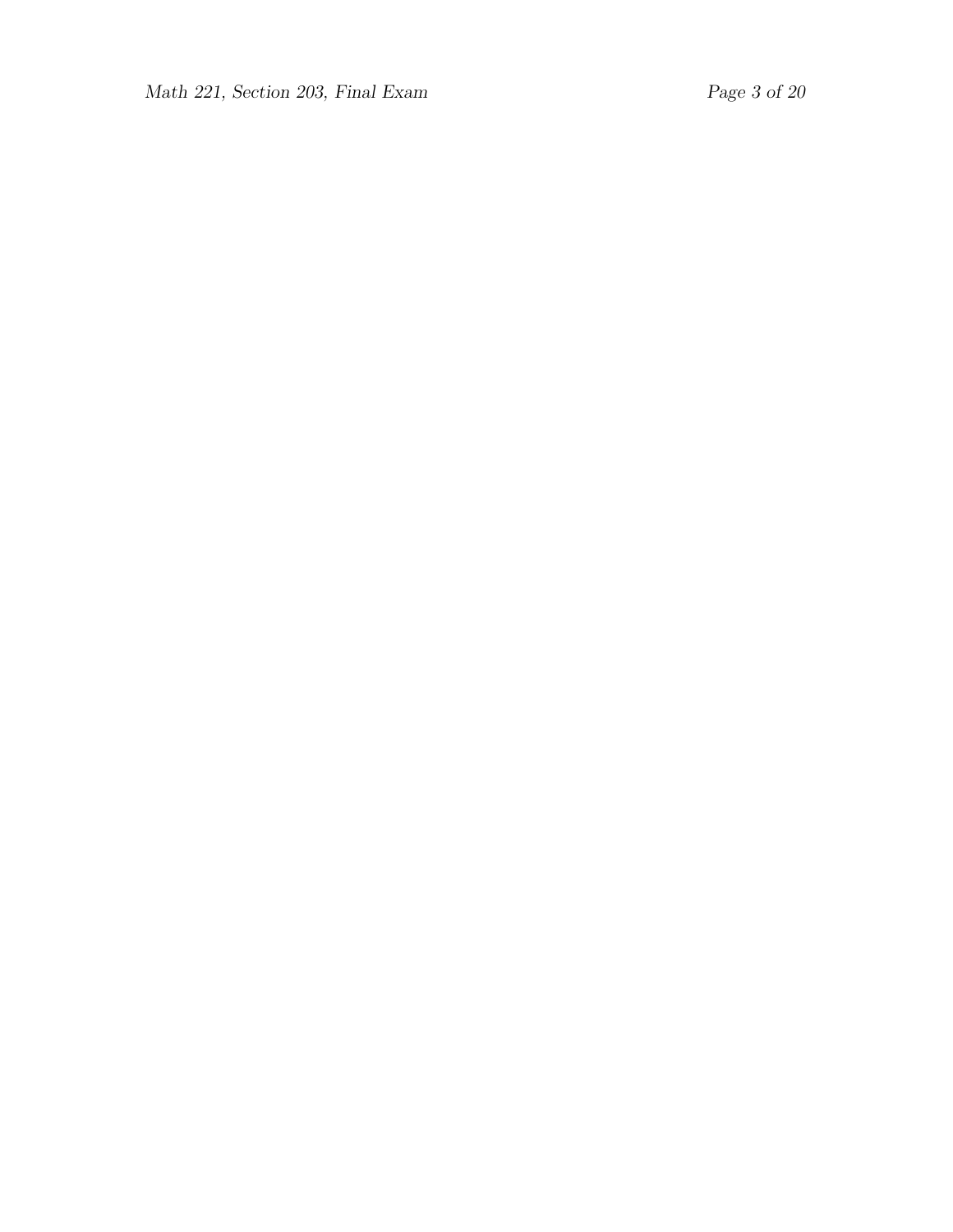Problem 2. (5 points) Let the matrix  $A$  be

$$
A = \left(\begin{array}{rrr} 1 & 0 & -1 & 0 \\ 0 & 1 & 0 & t \\ 0 & 3 & 1 & t \\ 1 & 0 & -1 & t \end{array}\right).
$$

Find the inverse of  $A$  if possible. Your answer will depend on  $t$ .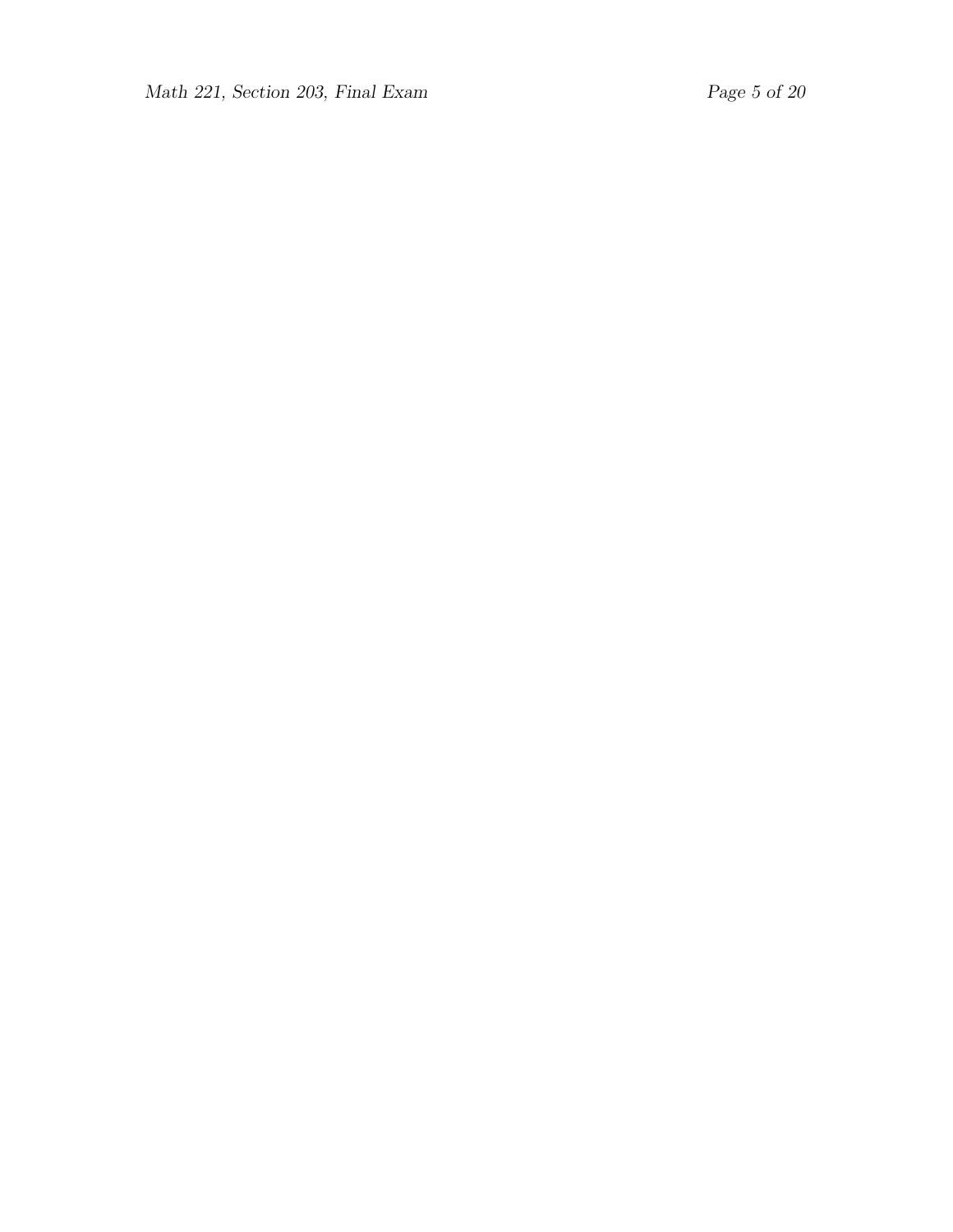### Problem 3. (5 points)

Let  $u = (1, 2, -1), v = (-1, 0, 1), w = (2, 3, -2)$  be three vectors in  $\mathbb{R}^3$ . Let  $U = \text{span}\{u, v, w\}$  be the subspace of  $\mathbb{R}^3$  spanned by  $u, v, w$ .

- (a) Find the dimension of U.
- (b) Find conditions on  $a, b, c$  such that the vector  $(a, b, c)$  is in U.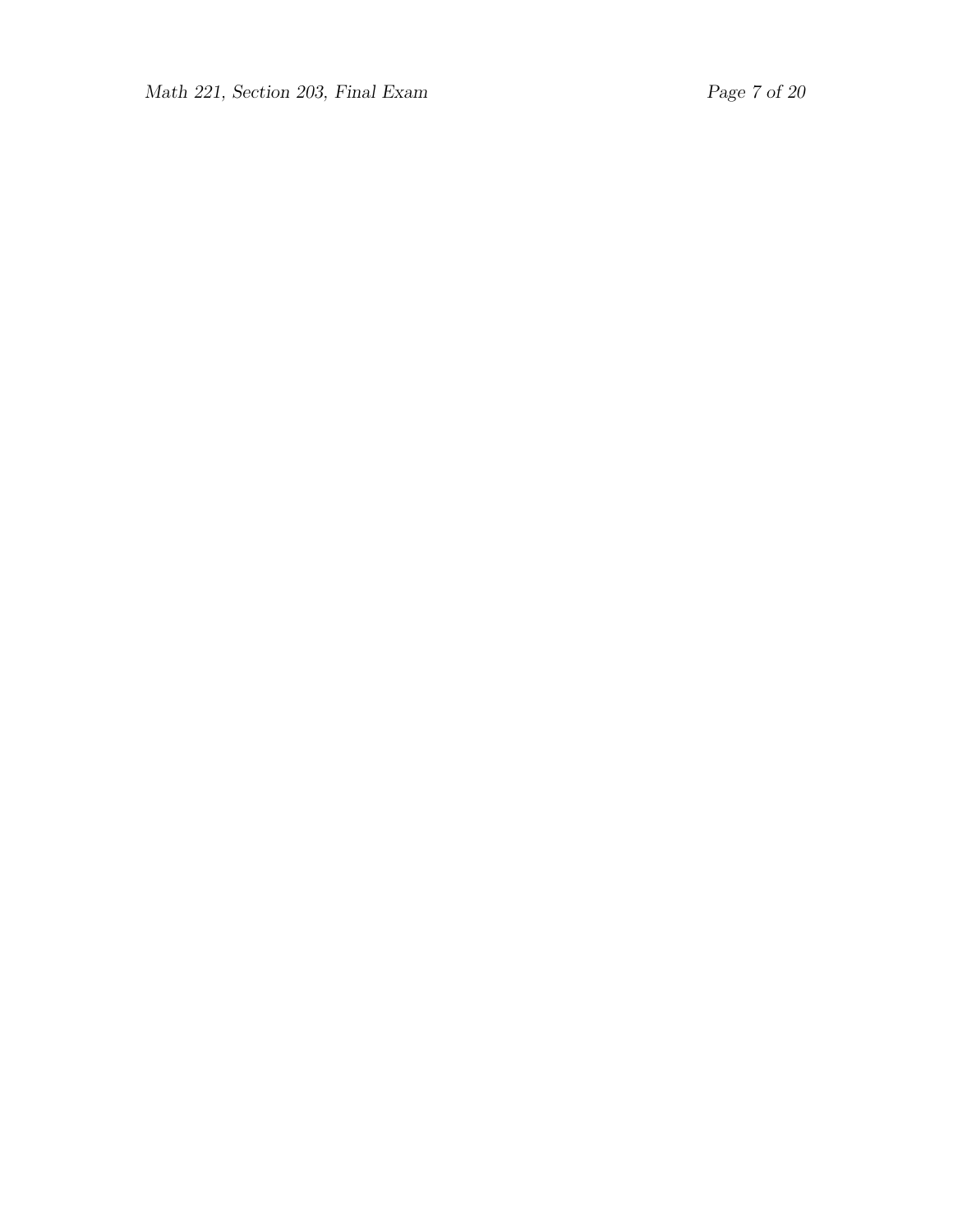### Problem 4. (5 points)

Let  $L : \mathbb{R}^2 \to \mathbb{R}^2$  defined by  $L\left(\begin{bmatrix} x \\ y \end{bmatrix}\right)$  $\begin{pmatrix} x \ y \end{pmatrix} = \begin{pmatrix} x \ y \end{pmatrix}$  $y - x$ 1 . Let  $T = \begin{cases} 1 & \text{if } \\ 0 & \text{otherwise.} \end{cases}$ 0 1 ,  $\lceil -2 \rceil$  $\begin{bmatrix} -2 \\ 1 \end{bmatrix}$  be a basis of  $\mathbb{R}^2$ .

- (a) Find the representation of  $L$  with respect to the basis  $T$ .
- (b) Let v be a vector in  $\mathbb{R}^2$  such that  $[L(v)]_T =$  $[-1]$ −4 1 . Find  $v$ .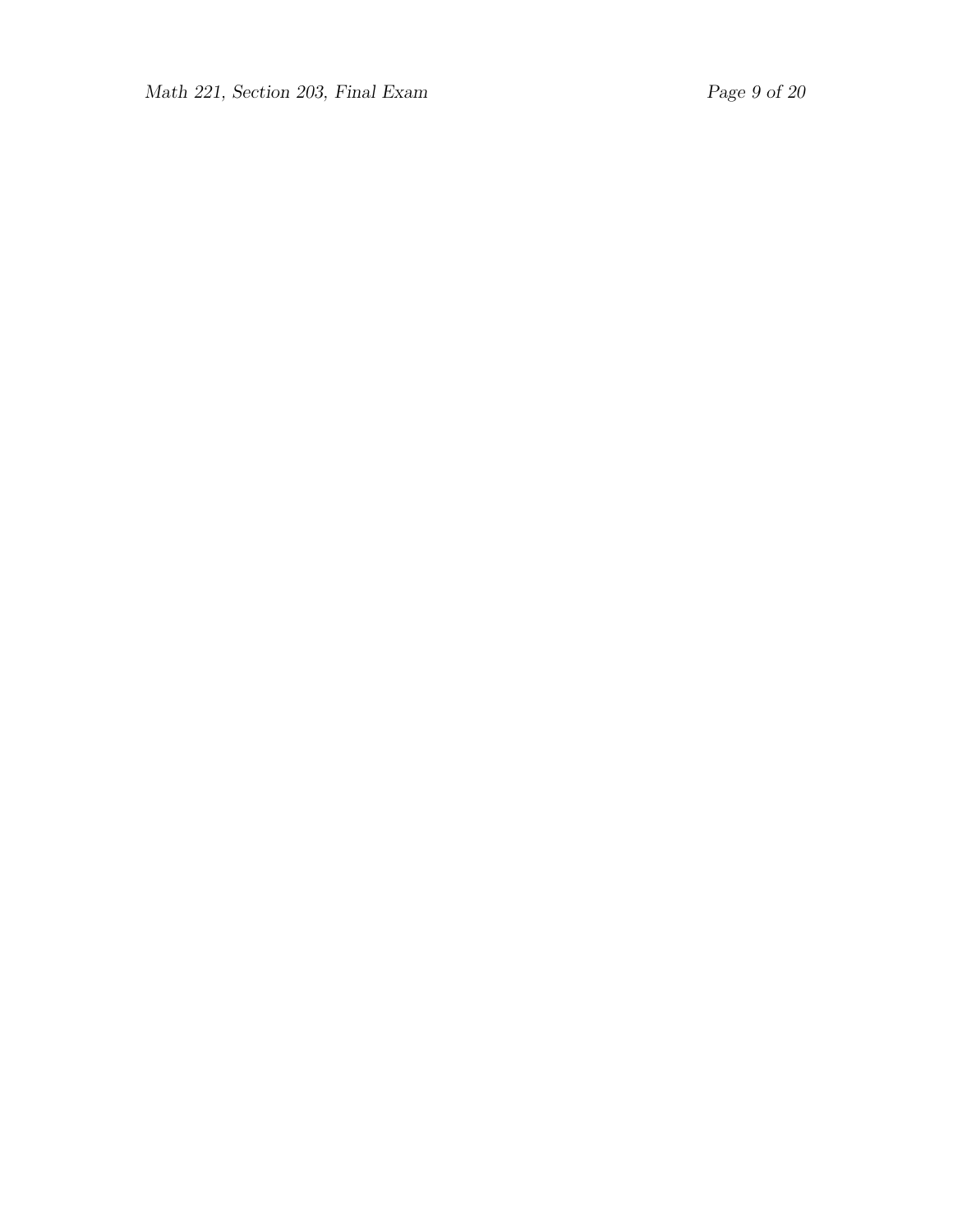## Problem 5. (6 points)

Let  $L : \mathbb{R}^3 \to \mathbb{R}^3$  be a linear transformation for which we know that

$$
L\left(\begin{bmatrix} 1 \\ 0 \\ 0 \end{bmatrix}\right) = \begin{bmatrix} 1 \\ 0 \\ 1 \end{bmatrix}, \quad L\left(\begin{bmatrix} 0 \\ 1 \\ 0 \end{bmatrix}\right) = \begin{bmatrix} 0 \\ 4 \\ 2 \end{bmatrix}, \quad L\left(\begin{bmatrix} 1 \\ -1 \\ 1 \end{bmatrix}\right) = \begin{bmatrix} 1 \\ -10 \\ -4 \end{bmatrix}.
$$
  
What is  $L\left(\begin{bmatrix} 2 \\ 0 \\ -3 \end{bmatrix}\right)$ ?

- (b) Find the matrix  $A$  of  $L$  with respect to the standard basis.
- (c) Find  $det(A)$ .

 $(a)$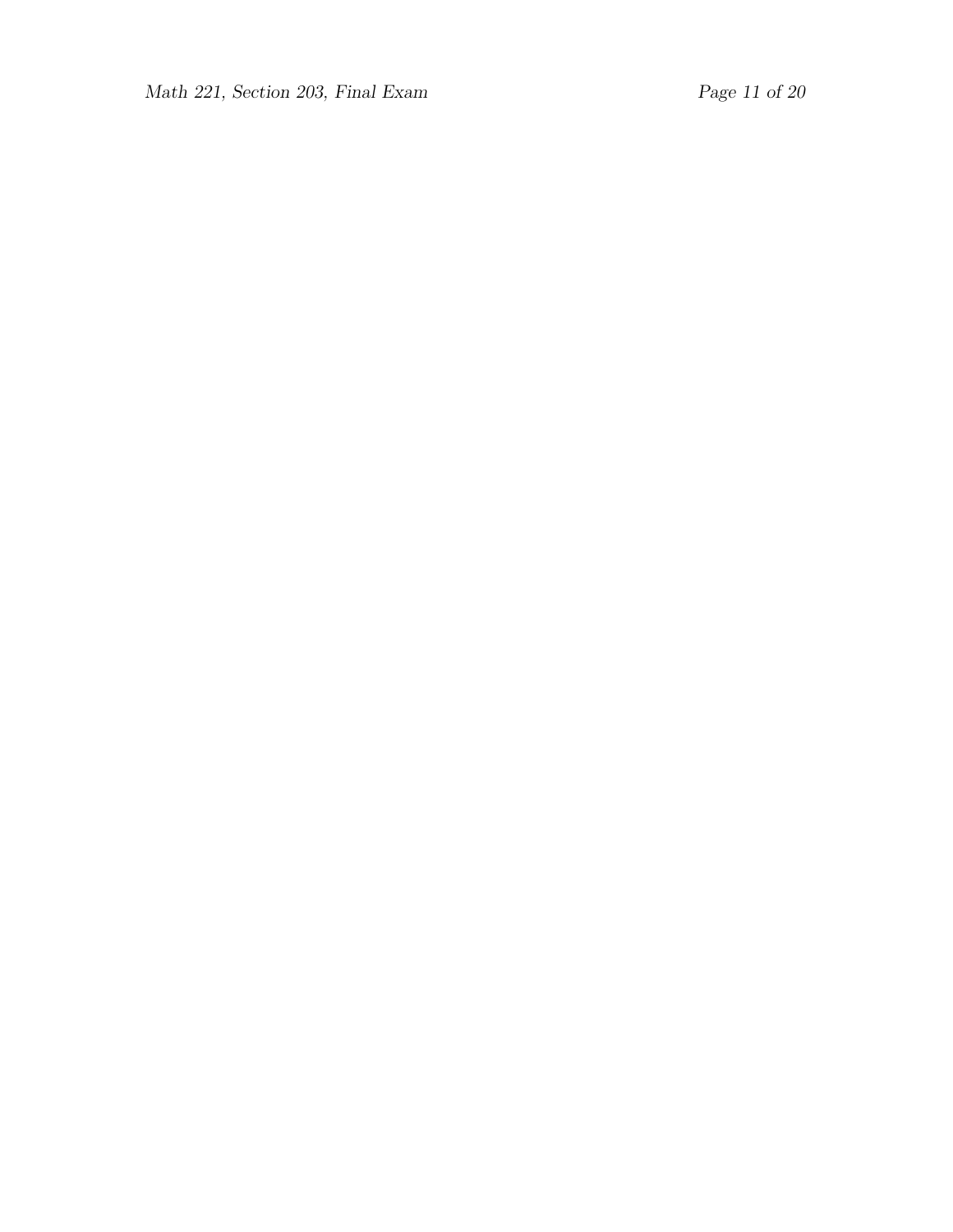### Problem 6. (6 points)

Consider the homogeneous system  $A\vec{x} = 0$ . Suppose that the Echelon form of A is given by

$$
A_1 = \left[ \begin{array}{rrr} 1 & 0 & -1 & 2 \\ 0 & 0 & 0 & 0 \\ 0 & 0 & 0 & 0 \end{array} \right]
$$

- (a) What is rank of A?
- (b) Write down a basis for the solution space of the system  $A\vec{x} = 0$ .
- (c) Construct an orthonormal basis for the solution space of the system  $A\vec{x} = 0$ .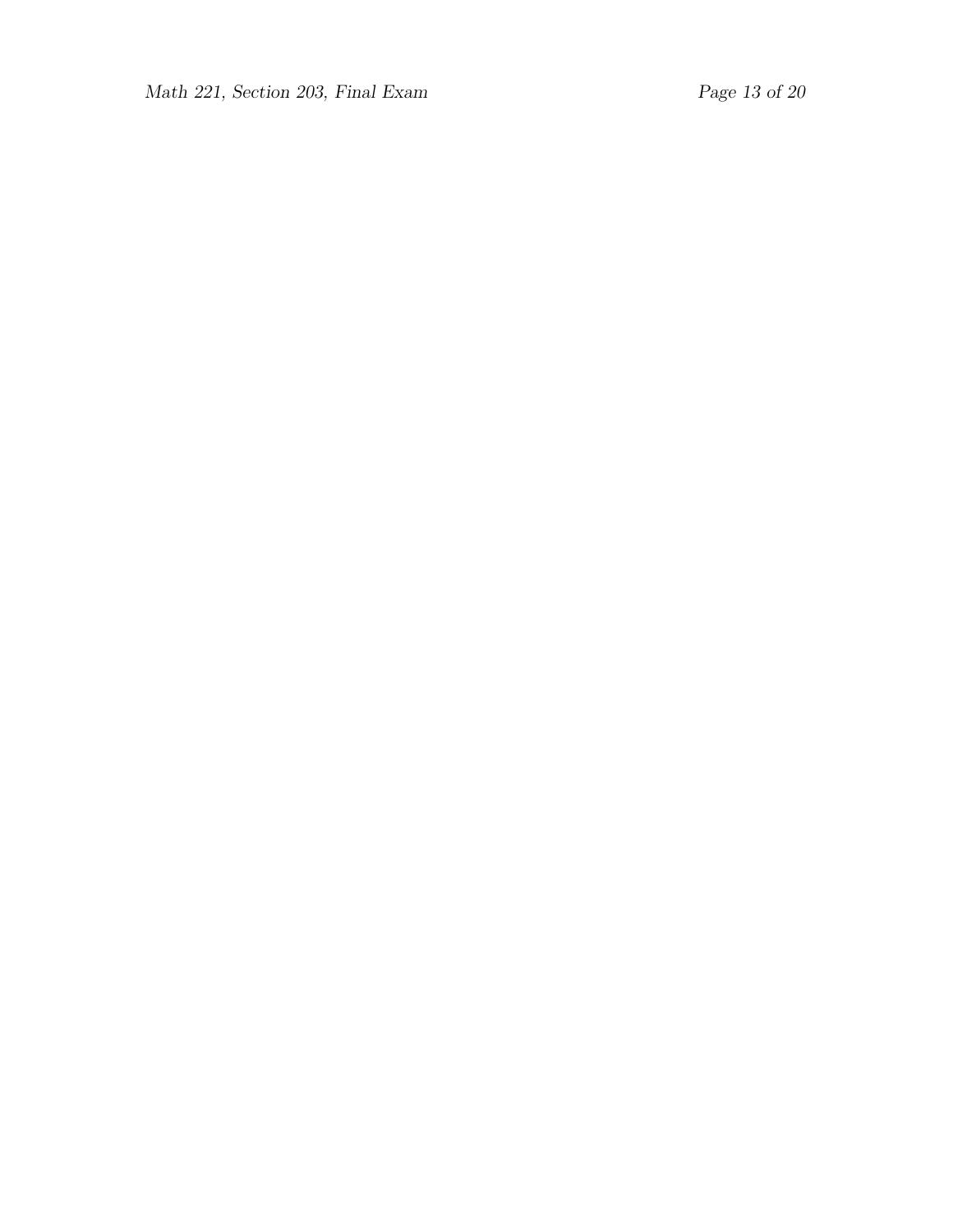### Problem 7. (5 points) Compute the determinant of the matrix

$$
\begin{pmatrix}\n0 & 3 & 0 & 2 \\
1 & 0 & t & 0 \\
1 & 0 & 0 & 1 \\
0 & 2 & 3 & 0\n\end{pmatrix}
$$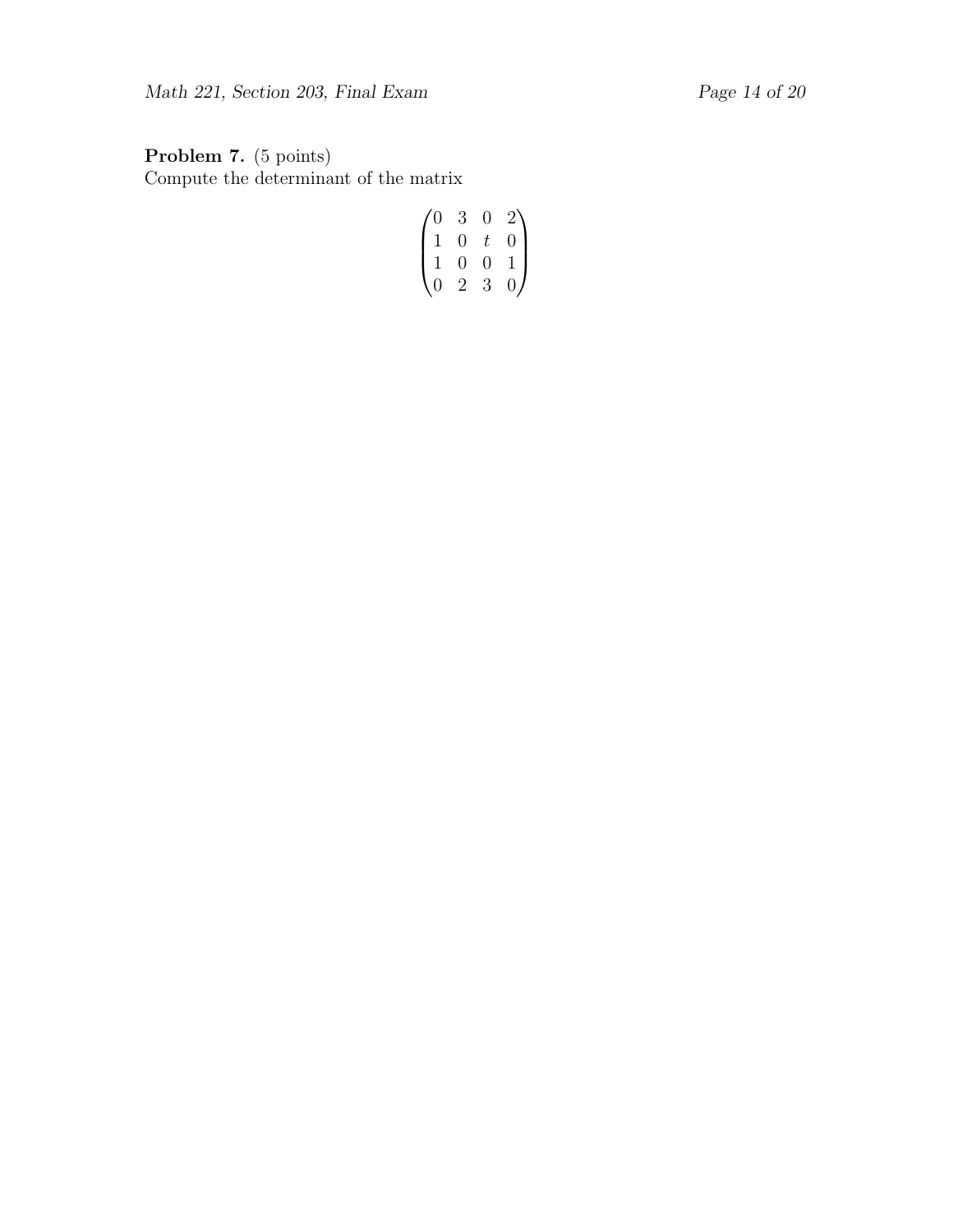### Problem 8. (10 points)

For each of the linear maps  $\mathbb{R}^2 \to \mathbb{R}^2$ , find a basis of  $\mathbb{R}^2$  consisting of eigenvectors of the linear map, or explain why this is not possible.

(a) The dilation  $D : \mathbb{R}^2 \to \mathbb{R}^2$  given by  $D(u) = -3u$  for all  $u \in \mathbb{R}^2$ .

- (b) The rotation  $R : \mathbb{R}^2 \to \mathbb{R}^2$ , clockwise by an angle of 90°.
- (c) The reflection  $S : \mathbb{R}^2 \to \mathbb{R}^2$  across the line  $x = y$ .
- (d) The map  $T = S \circ R$ ,  $(S \text{ from } (c), R \text{ from } (b)).$
- (e) The map  $B$  whose matrix is given by

$$
\left(\begin{array}{cc} 1 & 2 \\ 0 & 1 \end{array}\right).
$$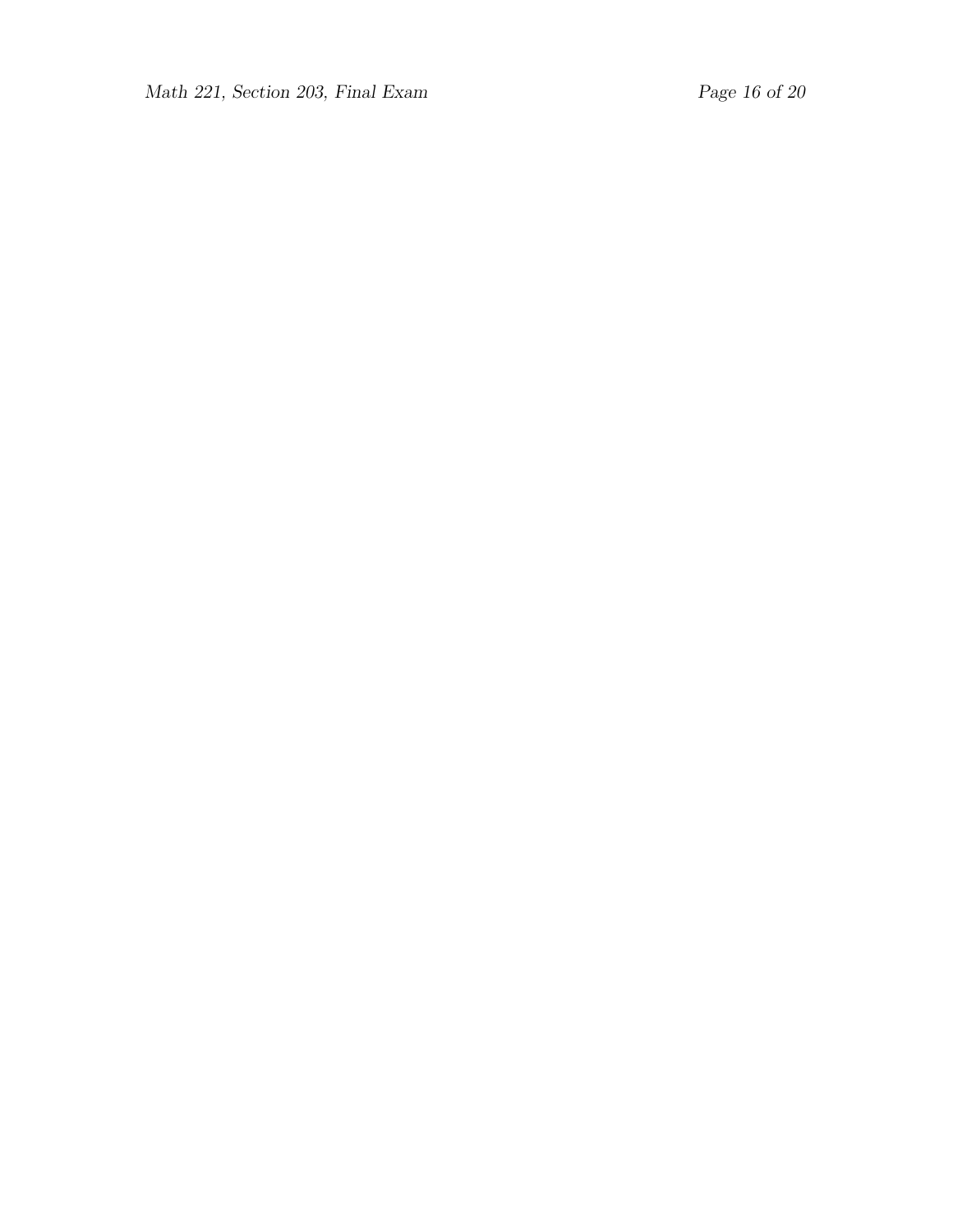#### Problem 9. (9 points)

Suppose  $\vec{v}_n =$  $\sqrt{ }$  $\mathcal{L}$  $\bar{x}_n$  $y_n$  $z_n$  $\setminus$ is the state vector of a dynamical system at time  $n$ . Suppose the time dependence of the dynamical system is given by the equations

$$
x_{n+1} = x_n - y_n + z_n
$$
  
\n
$$
y_{n+1} = -x_n + 3y_n - z_n
$$
  
\n
$$
z_{n+1} = -x_n + 3y_n - z_n
$$

(a) Find all state vectors that do not change in time (these are vectors such that  $\vec{v}_{n+1} = \vec{v}_n$ , for all *n*).

(b) Given that 
$$
\vec{v}_0 = \begin{pmatrix} 1 \\ 0 \\ 1 \end{pmatrix}
$$
, find  $\vec{v}_{100}$ .  
\n(c) Given that  $\vec{v}_1 = \begin{pmatrix} 0 \\ 2 \\ 2 \end{pmatrix}$  find all possible values for  $\vec{v}_0$ .